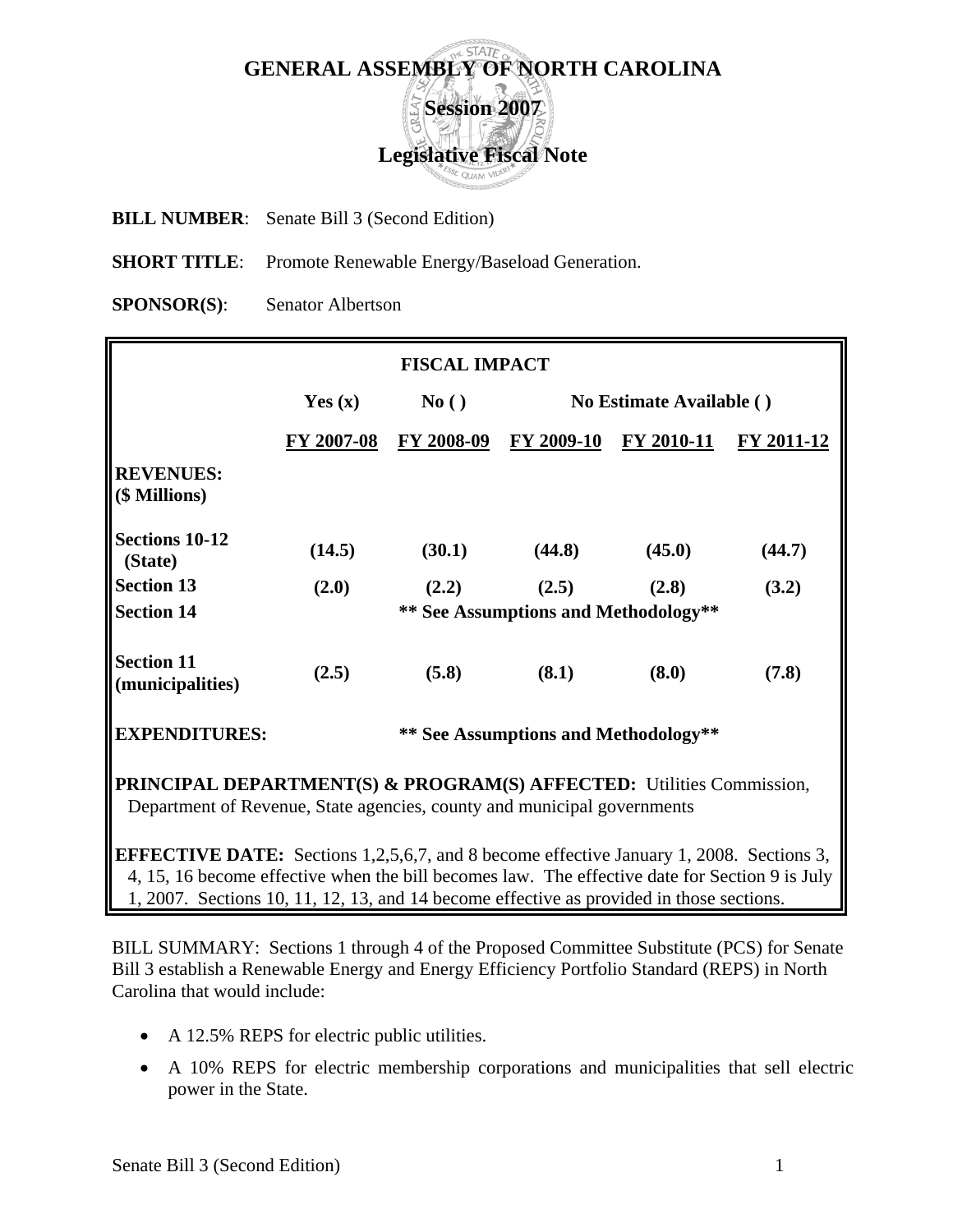- Provisions to encourage the use of solar energy, swine waste, and poultry waste resources.
- Provisions to encourage the implementation of demand-side management and energy efficiency programs.

Sections 5 through 9 amend the cost recovery procedures for electric power suppliers to provide for:

- Recovery of additional costs under the annual fuel charge.
- Ongoing review of construction costs and the inclusion of construction costs in rates.
- Recovery of construction costs for out-of-state electric generating facilities.
- Recovery of project development costs for nuclear facilities.
- Recovery of construction work in progress when reasonable and prudent and subject to an ongoing review by the Utilities Commission

Section 9 maintains the public utility and electric membership corporation regulatory fees at their current level.

Sections 10 through 12 phase out the sales taxes paid by farmers and manufacturers for electricity, piped natural gas, and other fuels.

Section 13 establishes renewable energy and energy efficiency tax credits.

Sections 15 is the severability clause, and Section 16 lays out the effective dates for various portions of the bill.

## **ASSUMPTIONS AND METHODOLOGY**:

**Sections 1 through 9** will be administered by the NC Utilities Commission, a receipt supported State entity. While the Commission may require additional staff in the future to administer this bill, any costs associated with that would be covered by receipts generated by the Commission.

**Section 2(g)(4)** allows for an annual rider to recover the incremental costs incurred by an electric company to comply with the REPS requirements. This charge cannot exceed the following peraccount annual charges:

| <b>Customer Class</b>          | 2008-2011 | 2012-2014  | 2015 and thereafter |
|--------------------------------|-----------|------------|---------------------|
| <b>Residential per account</b> | \$10.00   | \$12.00    | \$34.00             |
| <b>Commercial per account</b>  | \$50.00   | \$150.00   | \$150.00            |
| Industrial per account         | \$500.00  | \$1,000.00 | \$1,000.00          |

The bill directs the Utilities Commission to adopt rules regarding this annual assessment.

Government entities fall into the commercial class. To determine the maximum additional cost the State will pay, each utility company was asked to provide the number of government accounts they service, broken down by State, counties, and municipalities. Universities were included in the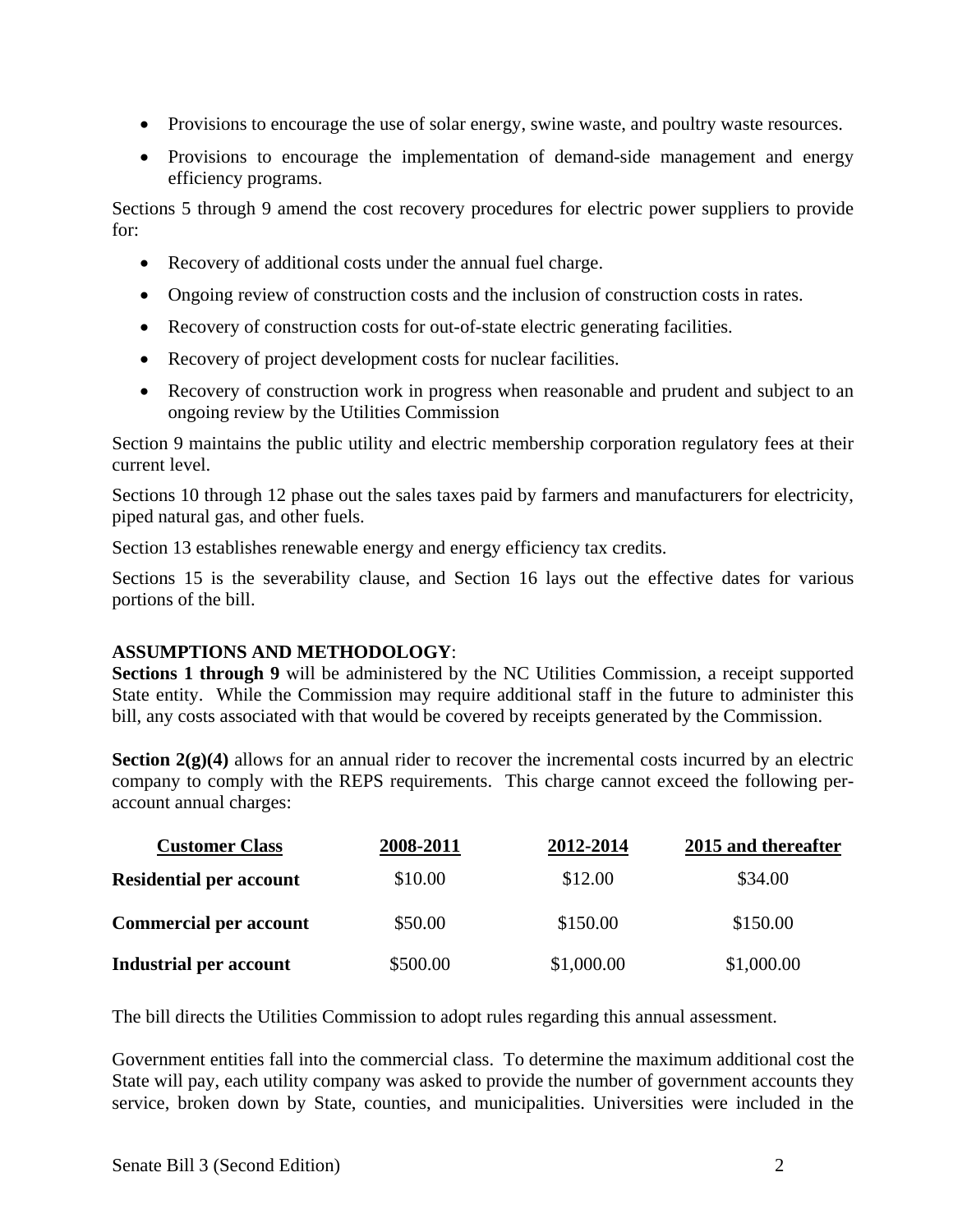State number, while community colleges and local education agencies were included in the county figures. Three major electric companies serve the State: Duke Power Company, Progress Energy Carolinas, and Dominion North Carolina Power. In addition, there are 27 Electric Membership Corporations that provide power to rural areas throughout the State.

The bill does not specifically define "account"; however, in general, there is one account for every meter. Accounts may include buildings, stoplights, streetlights, etc. Progress Energy and Duke Energy both estimate that about half of their State accounts are stoplights. For the purposes of this estimate, it is assumed that the Utilities Commission will adopt rules excluding those types of accounts from the annual assessment. Therefore, only half of the State accounts reported by Progress Energy and Duke Energy are used to calculate the fiscal impact of the bill. It is unknown what portion of Dominion and co-op accounts may be stoplights, and none of the companies provided information regarding county and municipality stoplights, so no adjustment was made to those figures. To the extent that a portion of those figures are stoplight accounts, the cost estimate may be overestimated.

17 of the 27 Electric Membership Corporations responded to the request for information regarding the number of government accounts they serve. Of those, eight reported accounts by category (the others either reported one total, or provided a State number and a local number). To determine the estimated total number of government accounts for the remaining 10 co-ops, the percentage of active meters that are government accounts was calculated for each of the 17 co-ops that responded. The average of those percentages (0.47%) was then applied to the number of active meters for each of the remaining 10. To calculate the number of accounts by type for the 10 nonrespondents and the nine co-ops that did not categorize their accounts, the number of accounts in each category for the eight that reported was totaled, and a percentage of the total for each category was determined. That percentage was then applied to the total number of accounts. To the extent that these calculations under- or over-estimated the number of accounts, the costs shown will be over- or under-estimated.

| Company                              | <b>State</b> | County    | <b>Municipality</b> |
|--------------------------------------|--------------|-----------|---------------------|
| Duke Energy Carolinas                | 2,119        | 2,503     | 3,942               |
| <b>Progress Energy</b>               | 2,014        | 3,073     | 4,080               |
| Dominion NC Power                    | 403          | 2083      |                     |
| NC Assoc. of Electric Cooperatives   | 1325         | 1,485     | 504                 |
| <b>Total Accounts</b>                | 5,861        | 9,144     | 8,526               |
| Per Account Cap on REPS Rider        | \$50         | \$50      | \$50                |
| <b>Estimated Maximum Expenditure</b> | \$293,070    | \$457,209 | \$426,300           |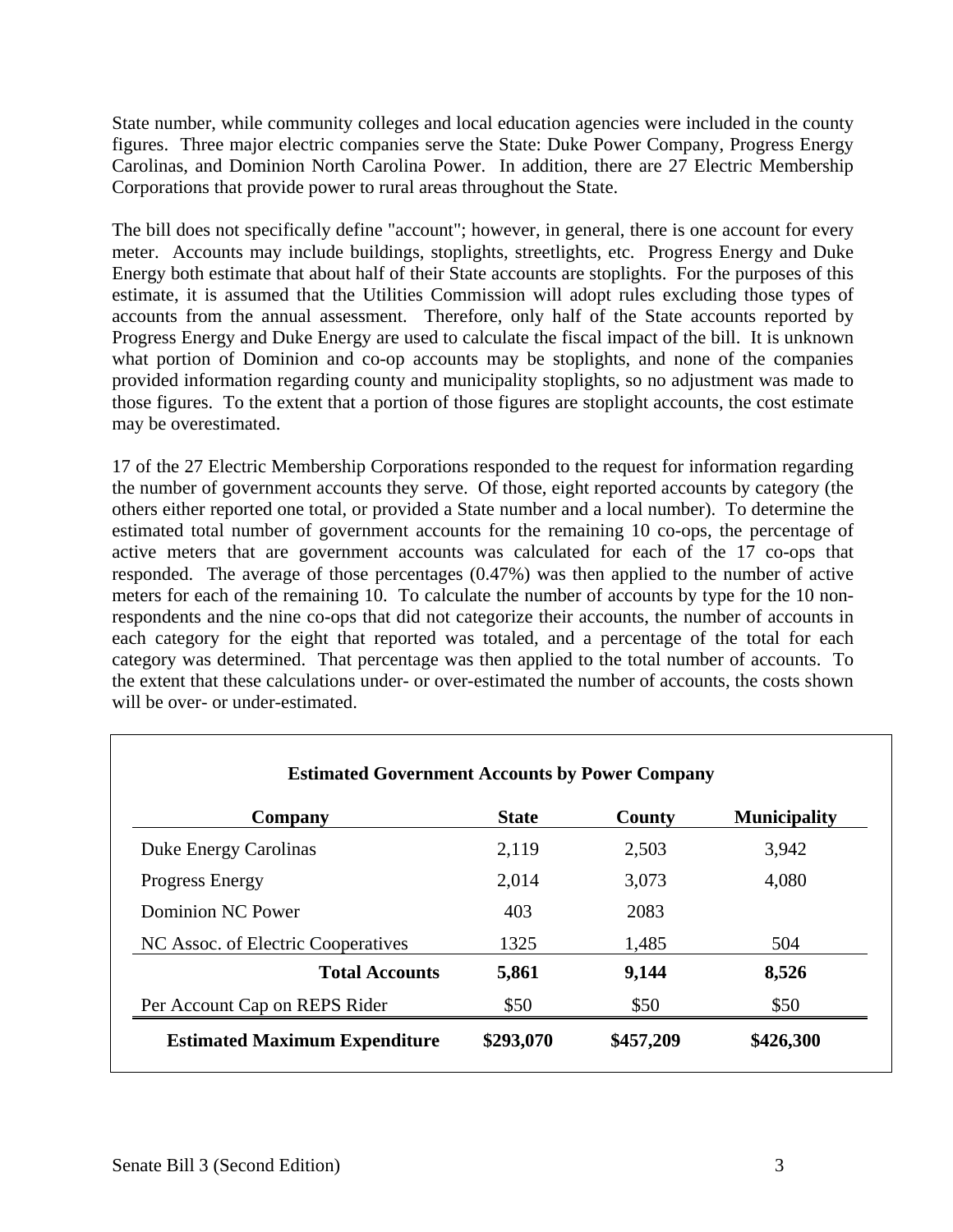Accounts included in the State category include State agencies and programs supported by the General Fund, Highway Fund, federal funds, or receipts. At this time, no data is available regarding how many of the reported accounts are agencies supported by the General Fund; therefore, no estimate is available regarding the impact of this section on General Fund appropriations. In addition, no data is immediately available delineating the accounts by county or specific municipality. Therefore, only an estimated aggregate amount for those account types is shown.

**Section 5** allows for the recovery of additional costs under the annual fuel charge, not to exceed 2% of the electric company's total retail jurisdictional gross revenues for the preceding calendar year. No estimate is available regarding the potential cost of this section to government entities.

Section 10 would phase out the current sales tax rate of 2.83% on sales of electricity to manufacturing industries and manufacturing plants for use in connection with their operation and to farmers to be used by them for farming purposes as follows:

- Effective July 1, 2007, reduces the rate from 2.83% to 1.89%.
- Effective July 1, 2008, reduces the rate from 1.89% to 0.94%.
- Effective July 1, 2009, exempts these sales from tax.

The general rate of tax on sales of electricity is 3%. Sales of electricity to an aluminum smelting facility are taxed at the rate of 1%, but this rate expires for sales made on or after October 1, 2007. Last session, in S.L. 2006-66, the tax on sales of electricity to manufacturing industries and manufacturing plants was reduced from 2.83% to 2.6%, effective July 1, 2007. This bill repeals the reduction enacted last session and replaces it with the 1.89% rate provided in this section of the bill. This rate applies to manufacturers and farmers. The rate is reduced to 0.94% effective July 1, 2008 and eliminated effective July 1, 2009.

According to the Department of Revenue, the amount of tax collected in this category for FY 2005-06 was approximately \$32.1 million. The amount of tax collected for FY 2006-07 is projected to be \$32.9 million. The impact of phasing out the tax for future years is estimated by applying projected percentage changes in sales of electricity to the current amount of tax collected and prorating the amount of tax to account for the rate reduction.

According to the U.S. Energy Information Administration (EIA), sales of electricity in the industrial sector are projected to increase by 0.7% in FY 07-08. Similar increases are projected for the following four years. The projected percentage increase is applied for each year to project the amount of tax that would be exempted. This amount is then prorated by the percentage of the rate reduction for each year of the phase-out to determine the amount of sales tax on electricity that would be exempted under the bill.

**Section 11** would phase out the tax imposed on piped natural gas received by a manufacturer for use in connection with the operation of the manufacturing facility and on piped natural gas received by a farmer to be used for any farming purpose, other than preparing food, heating dwellings, and other household purposes.

The excise tax on piped natural gas is based on a tiered rate structure. Rates are lower for those consumers who use a greater volume. The NC Public Utilities Commission reported that the excise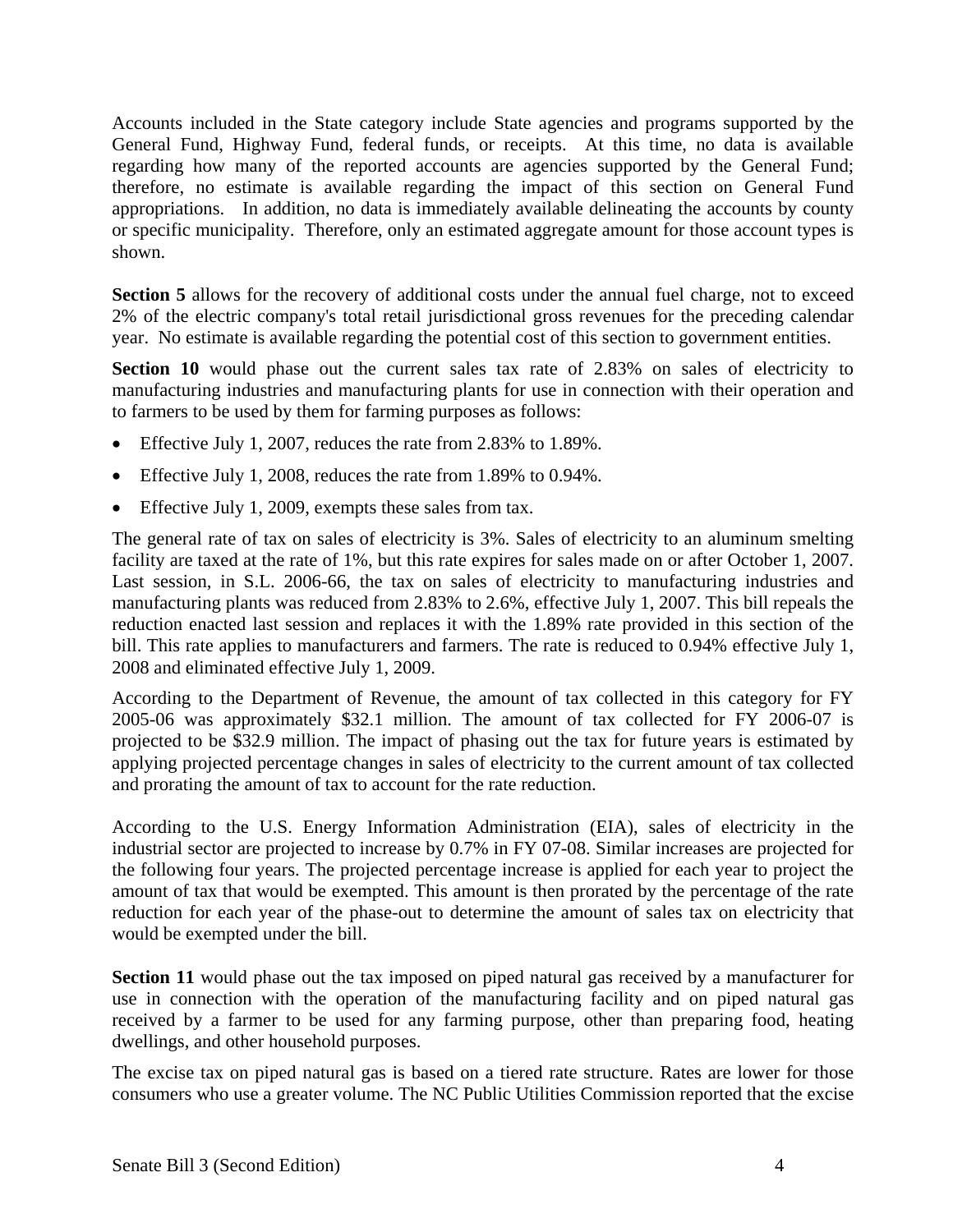tax on piped natural gas sold to large industrial customers generated approximately \$18.6 million during FY 2005-06. A small additional amount of tax revenue is related to consumption by farmers. Natural gas providers were unable to provide an estimate for farming consumption, however, the amount of piped gas excise tax collected from farmers is expected to be less than \$1 million annually. Projections for future years are based on EIA estimates for sales of natural gas. The projected amounts are then prorated to reflect a three-year phase-out.

Of the total amount of the piped gas tax collected, half of the tax attributable to activity within municipal boundaries is distributed to municipalities. The percentage of overall piped gas collections distributed to municipalities is approximately 40%. This analysis assumes that manufacturing facilities are located within municipal boundaries to a greater extent than other piped natural gas consumers and uses 45% as the portion distributed to municipalities.

**Section 12** would phase out the privilege tax imposed on a manufacturing industry or plant that purchases fuel to operate the industry or plant by reducing the tax rate from 1% to 0.67%, effective July 1, 2007, from 0.67% to 0.34%, effective July 1, 2008, and from 0.34% to 0%, effective July 1, 2009.

Farmers are exempt from sales tax on purchases of fuel. Manufacturers are exempt from sales tax on fuel, but they are subject to a privilege tax equal to 1% of the sales price of the fuel. This section would phase that tax out over three years.

The NC Department of Revenue estimates that the privilege tax on manufacturing fuel generated approximately \$2.3 million in FY 2005-06. Inflation estimates from Moody's Economy.com are used to estimate the change in tax revenue for future years. The impact of this tax exemption is also prorated to reflect the 3-year phase-out.

**Section 13** enacts new G.S. 105-130.49 and new G.S. 105-151.31 to provide corporate and individual income tax credits for taxpayers that build or manufacture energy-efficient homes, as defined in the bill. The taxpayer must document the home's energy efficiency. The amount of credit is \$1,000 for a new federally qualified energy-efficient home, or \$2,000 for a new state-certified energy efficient home, but not both. The credit may not exceed the amount of corporate or individual income tax imposed for the taxable year reduced by the sum of all credits allowable, except tax payments made by or on behalf of the taxpayer. Any unused portion of a credit may be carried forward for the succeeding five years. The credit is effective for taxable years beginning on or after January 1, 2007, and expires for taxable years beginning on or after January 1, 2012.

A fiscal estimate for this section was developed using data provided by the State Energy Office. They stated that in 2006, 1,942 federally certified energy-efficient homes and 50 NC Healthy Built Homes were constructed. Based on this information plus information on new construction starts as projected by Moody's economy.com and previous year growth in the Federal Energy Star program, it was estimated that in FY2007-08 tax credits taken would equal \$2.0 million.

This estimate assumed that all tax credits generated by the bill would be taken in the tax year they were generated. It was also assumed that the tax credits would have a modest stimulative effect on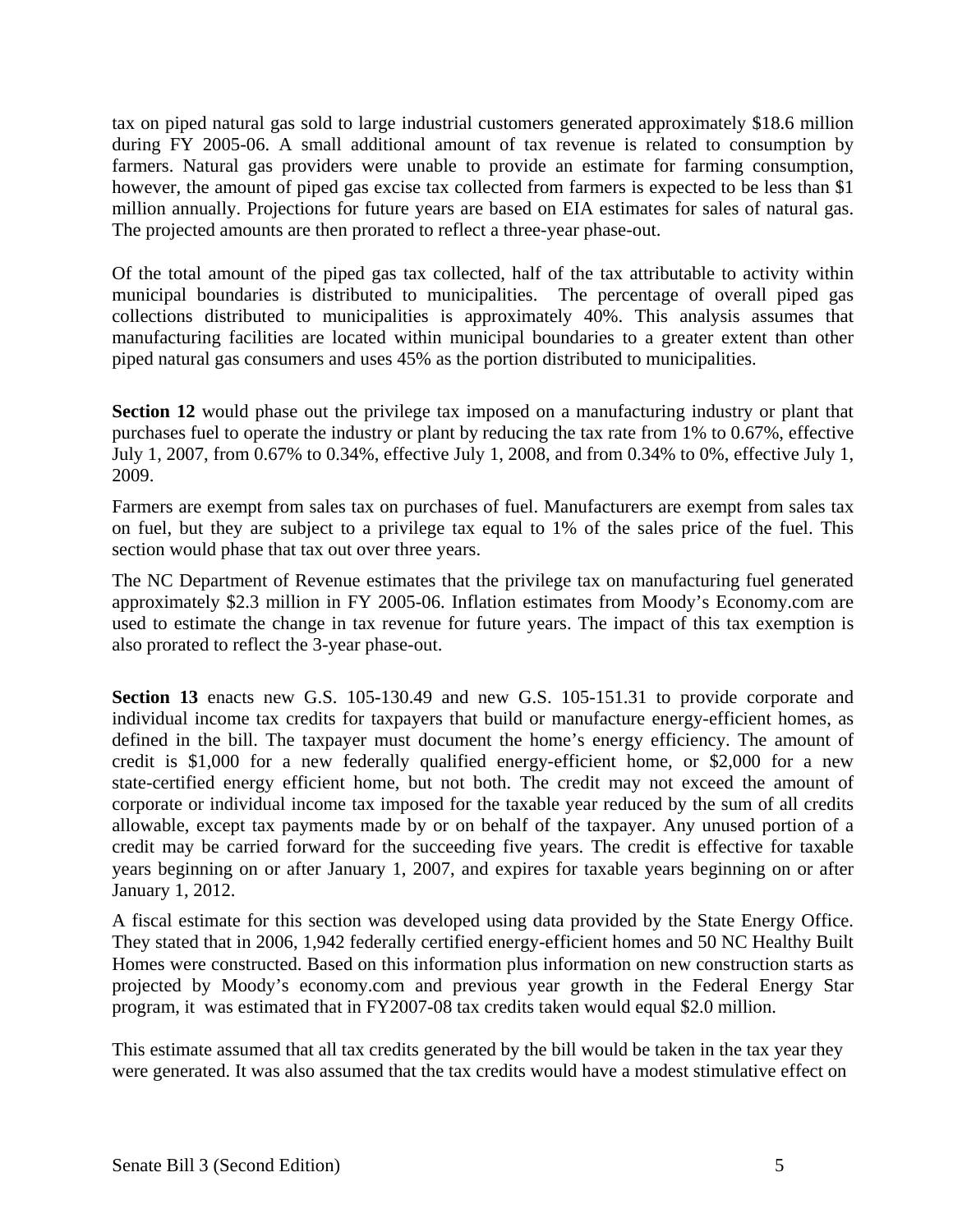the construction of energy-efficient homes. Finally, it was assumed that growth in the NC Healthy Built Home program would mirror growth in the federal Energy Star program.

**Section 14** would allow a tax credit to a taxpayer that makes an eligible contribution to a nonprofit organization organized under section  $501(c)(3)$  of the Code. An eligible contribution is a contribution designated by the taxpayer to be used for investing in renewable energy property and used by the nonprofit organization for investing in renewable energy property. Renewable energy property includes the following machinery and equipment or real property:

- Biomass equipment that uses renewable biomass resources for biofuel production of ethanol, methanol, and biodiesel; anaerobic biogas production of methane utilizing agricultural and animal waste or garbage; or commercial thermal or electrical generation from renewable energy crops or wood waste materials. Renewable biomass resources are organic matters produced by terrestrial and aquatic plants and animals, such as standing vegetation, forestry and agricultural residues, landfill wastes, and animal wastes.
- Hydroelectric generators
- Solar energy equipment
- Wind equipment

The amount of the credit would be equal to a portion of the credit for investing in renewable energy property that the nonprofit organization would be allowed if the nonprofit organization was subject to tax. The amount of the credit for investing in renewable energy property is 35% of the cost of the property placed in service. The credit must be taken in five equal installments, beginning with the taxable year in which the property is placed in service. The credit may not exceed \$2,500,000 per installation (the maximum credit amount is less for residential property). The portion allowed to each taxpayer is equal to the percentage of the total costs for which the nonprofit organization would have been eligible for a credit which were covered by the taxpayer's eligible contribution.

The tax credit may be taken against either the franchise tax or the individual or corporate income tax. The election is binding and any carry forwards of a credit must be claimed against the same tax. The credit may not exceed 50% of the tax against which it is claimed. Any unused portion of the credit may be carried forward for five years. The credit is effective for taxable years beginning on or after January 1, 2007. Although this credit does not have a sunset, the credit under G.S. 105- 129.16A expires for renewable energy property placed into service on or after January 1, 2011.

There is no data on the number of taxpayers that might donate to nonprofits for renewable energy purposes. Likewise, the total dollars donated cannot be estimated. It should be noted, the language in this section does not preclude a taxpayer who contributes to a  $501(c)(3)$  organization for the purpose of purchasing renewable energy property from taking both a deduction against taxable income plus claiming a tax credit.

**SOURCES OF DATA:** NC Utilities Commission; NC Department of Revenue; State Energy Office; U.S. Department of Energy; Moody's economy.com

**TECHNICAL CONSIDERATIONS**: The July 1, 2007 effective date for energy tax reductions would not allow sufficient time for providers to make necessary adjustments to implement the